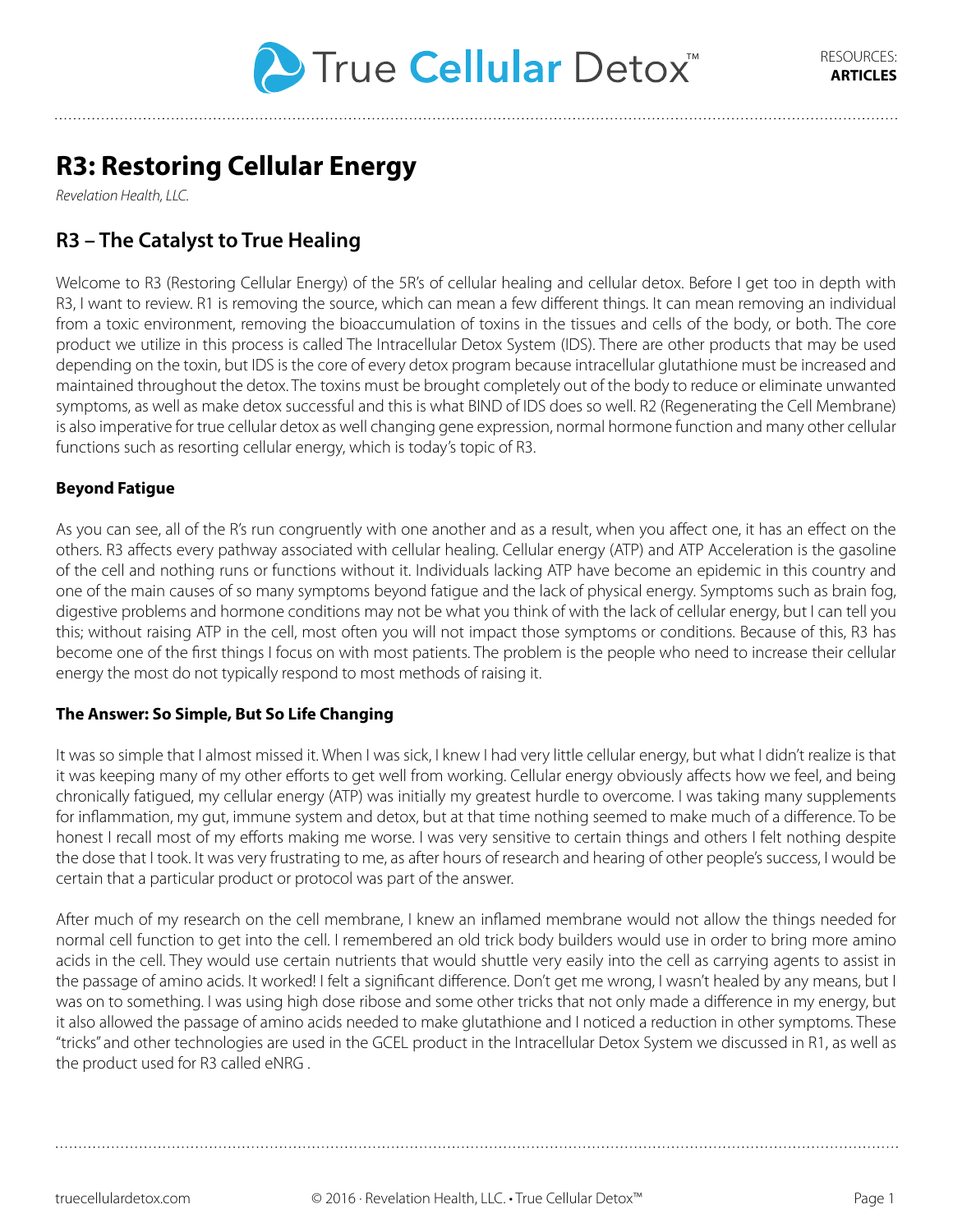

#### **Energy, Inflammation and Unexplainable Symptoms**

After my cellular energy began increasing, I realized that I was less sensitive and that other products or protocols were starting to work. It wasn't until some years later I learned why. It was after studying the work of a brilliant biochemist named Martin Pall that I was given the answer and some other answers that I will discuss in R4 (Reducing Inflammation). Pall discovered a breakthrough in inflammation and chronic diseases. Especially unexplainable diseases, like mine at that time. His theory is linked to an inflammation positive feed back loop that he termed the NO/ONOO cycle. In this complicated cycle, chronic inflammation driven by toxins, infections or stress of any type, stimulates certain nasty free radicals that can feed back into a perpetuating cycle that literally feeds itself. If this cycle is not down regulated, the person becomes chronically sick with many unexplainable symptoms. As a matter of fact, if this cycle is not down regulated, the person will remain very sick and nothing seems to work (I will discuss the "how to" in the next R4 article). These individuals end up with many sensitivities including multiple chemical sensitivity (MCS). This was my personal experience, as well as existence, even after most of my symptoms were gone. MCS lies in the wake of many inflammation-driven diseases and these poor people go misunderstood and mistreated.

In Pall's work, the drop in ATP (cellular energy) feeds the cycle. In other words, the lower the ATP, the more inflammation. One part of the cycle gives explanation to how the drop in cellular energy (ATP) can cause the over sensitivity (MCS) by driving nerve system memory (long term potentiation). This information lead me the rest of the way out of my long time battle, but also showed me that restoring cellular energy (R3) had to be one of the first things a doctor does, especially with very sick and challenged patients.

#### **The New Way To Restore Cellular Energy (ATP)**

There are 2 ways to increase ATP. The first way is the way I described above and applied when I was sick. Of primary importance is getting the necessary components to make energy into the cell. As I said before, that can be a challenge with an inflamed cell and a quality product takes this into consideration. This method is analogous to adding more wood to the fire. You need the fuel for the fire and therefore, should be a part of every effective product or protocol, especially if you are looking for results. The second way is by making more "factories". In other words, instead of just adding more wood to the fire, make more fires or factories to produce more energy. This is done in the cell by producing more mitochondria. This is a process called, mitochondrial biogenesis. The mitochondria is where the energy is produced, so it is in fact the energy factory. Therefore, if our cells have more factories, then we should be able to produce more energy. This in fact is exactly what we find. Athletes have more mitochondria per cell than the non-athlete and can produce much more energy. However, the opposite is also true. Sick people and people with chronic inflammation have far fewer mitochondria than the average person and, therefore, far less cellular energy even for basic function. Once again this leads to many of their symptoms including sensitivities as well as why they do not respond to what would be effective treatments. New research and technology has allowed Systemic Formulas to utilize both of these methods in the product eNRG provides incredible Mitochondria Support and cellular energy (ATP) support. This product is always at the front line of every protocol I give. Before this product, we had to give 3-4 different products in an attempt to raise ATP, but we still didn't have the new technology of mitochondrial biogenesis.

Do not confuse this with an energy product that stimulates you like a cup of coffee. This product takes time to build true lasting energy that the cells can use in order to function. The irony is that many who take eNRG say they notice a difference